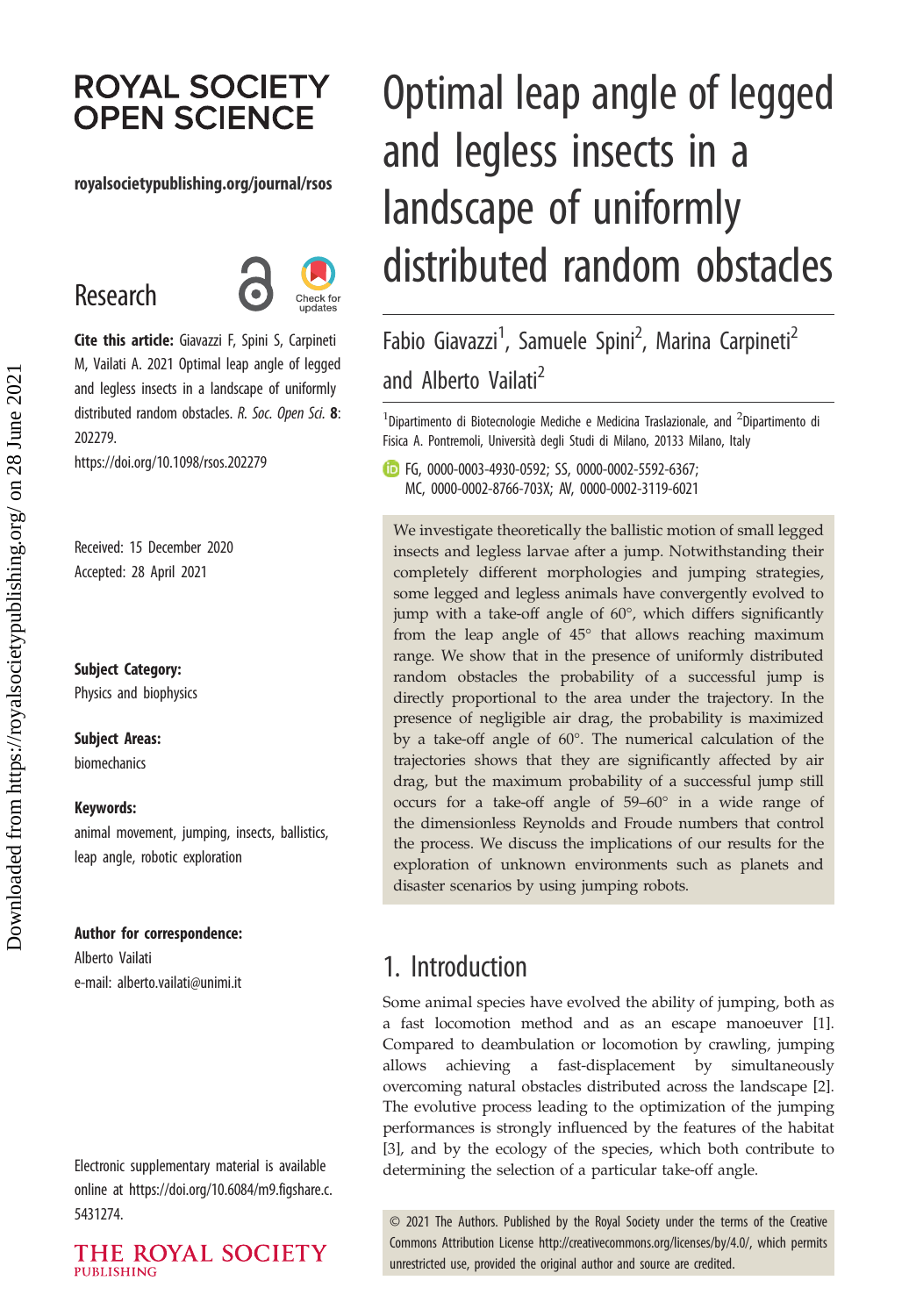<span id="page-1-0"></span>

| species                                 | mass<br>$\sqrt{(10^{-6} \text{ kg})}$ | body<br>length<br>$(\times 10^{-3} \text{ m})$ | effective<br>diameter<br>$(\times 10^{-3} \text{ m})$ | take-off<br>speed<br>$(m s^{-1})$ | take-off<br>angle                                                   | substrate           | ref.                 |
|-----------------------------------------|---------------------------------------|------------------------------------------------|-------------------------------------------------------|-----------------------------------|---------------------------------------------------------------------|---------------------|----------------------|
| gall midge larva<br>(Asphondylia sp.)   | 1.27                                  | 3.28                                           | 1.2                                                   | 0.85                              | $63.3 + 3^{\circ}$                                                  | plastic             | [8]                  |
| fruit fly larva<br>(Ceratitis capitata) | 17                                    | 8.5                                            | 2.8                                                   | 1.17                              | $60^\circ$                                                          |                     | $[9]$                |
| froghopper<br>(Philaenus spumarius)     | 12.3                                  | 6                                              | 4                                                     | 4                                 | $58 + 2.6^{\circ}$<br>$53.2 + 13^{\circ}$<br>53.6 $+$ 14 $^{\circ}$ | epoxy<br>ivy leaves | $[10]$<br>[7]<br>[7] |

Jumping performances become remarkable in insects that use a catapult mechanism to amplify their muscular power and achieve long-range jumps by storing elastic energy inside their exoskeleton [\[4\]](#page-7-0). When the elastic energy is suddenly released by unlocking a latch, the body is projected into the air at high speed at distances significantly larger than the size of their body [[5](#page-7-0)]. Insects have devised drastically different methods to jump by using a catapult mechanism. Froghoppers (Philaenus spumarius) take advantage of elastic deformation of their chitinous exoskeleton to achieve a rapid extension of their hind legs [[6](#page-7-0)]. As a result, the body undergoes an acceleration as large as 4000 m s<sup>-2</sup> and enters a ballistic phase with top speeds up to  $4 \text{ m s}^{-1}$ . The presence of legs allows froghoppers to select take-off angles in the range  $36^{\circ} < \theta < 88^{\circ}$ . The mean angle at takeoff is  $53^{\circ} \pm 14^{\circ}$  [[7](#page-7-0)] (table 1), significantly larger than the take-off angle of  $45^{\circ}$  needed to achieve maximum range.

Jumping driven by a catapult mechanism can also be achieved in the absence of highly specialized limbs like those present in froghoppers. A remarkable example is represented by the legless jumping of the larvae of the Mediterranean fruit fly (Ceratitis capitata). In this species, eggs are deposited under the skin of fruit, and when they hatch the larvae eat the host fruit, and abandon it when they are ready to pupate into the soil. The transfer to soil represents the critical moment when larvae are most vulnerable to predators. To minimize risks, larvae can move quickly by using a peculiar hydrostatic catapult mechanism that allows them to jump to distances of the order of 12 cm, namely more than 10 times their body length, in a fraction of a second [[9](#page-7-0)]. In this species, a hydrostatic skeleton made by flexible outer muscular bands is anchored to a flexible skin layer, which confines an inner fluid region [\[11\]](#page-7-0). To jump, the larva first contracts its longitudinal ventral muscles to form a loop and anchors its head to the tail by using a pair of mouth hooks. The inner pressure of the body is then increased by contraction of helical muscular bands, and the sudden release of the mouth hooks gives rise to an abrupt straightening of the body, leading to a rapid acceleration phase ending with take-off at a velocity of about 1.2 m s<sup>-1</sup> and a take-off angle of 60 $^{\circ}$  [[9](#page-7-0)] (table 1).

A similar hydrostatic catapult mechanism is adopted by the larvae of the gall midge (Asphondylia sp.) [\[8\]](#page-7-0). In this case, latching is achieved by micrometre-scale finger-like microstructures distributed across the width of body segments. The sudden release of this latch leads to a take-off velocity of  $0.85 \text{ m s}^{-1}$  at a take-off angle of  $63^{\circ} \pm 3^{\circ}$  (table 1).

Notwithstanding their drastically different morphologies, froghoppers and the larvae of the fruit fly and gall midge have convergently evolved to jump with a take-off angle close to 60°. The understanding of the reasons behind this peculiar choice could shed new light on the selective pressure exerted by the geometrical and statistical features of the environment, and drive the development of bioinspired robotic devices suitable for efficient exploration of territories with unknown features. Moreover, froghoppers represent the key vectors for the Xylella fastidiosa Wells bacterium, which led to a dramatic epidemic disease on olive trees in the Mediterranean area [[12](#page-7-0)]. The dispersal capabilities of froghoppers are still not very well known and a recent field study has shown that they could be more effective than expected [[13](#page-7-0)]. A deeper understanding of the key factors that lead to the effectiveness of dispersion of froghoppers could help the identification of strategies to mitigate the fast spread of the dieback of olive trees.

2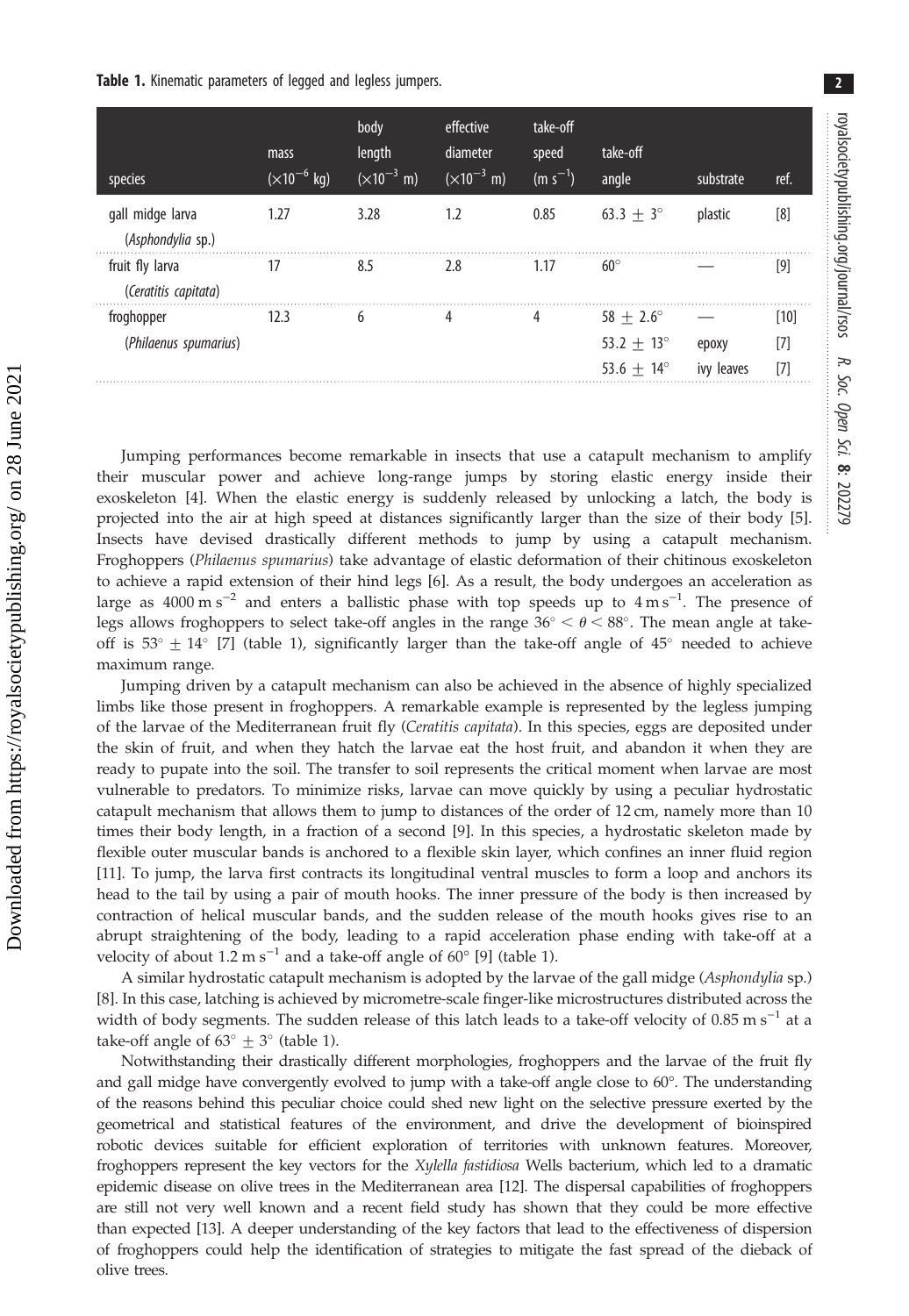<span id="page-2-0"></span>

Figure 1. Area below the trajectory as a function of take-off angle normalized by the square of the maximum range  $x_M$ . The area exhibits an absolute maximum at  $\theta = 60^\circ$ .

In this work, we show that a take-off angle of 60° maximizes the probability of overcoming obstacles of random size and position scattered across the landscape. We solve numerically the dimensionless equations that describe the kinematic motion of the animal in the presence of air drag and show that the features of the motion are completely determined by the dimensionless Reynolds and Froude numbers at take-off. We demonstrate that a take-off angle of 60° maximizes the probability of a successful jump in a very wide region of the parameter space, largely encompassing the conditions of interest for the jump of froghoppers and the larvae of fruit fly and gall midge.

## 2. Optimal strategy for jumping over a random obstacle

Living beings like froghoppers and the larvae of fruit fly and gall midge have a typical size of the order of a fraction of 1 cm [\(table 1\)](#page-1-0) and are surrounded by obstacles whose size can largely exceed theirs. Under these conditions, both the maximum height of the jump and its range become important in overcoming an obstacle. A leap angle of 60° represents a good compromise between jump height and range because it maximizes their product or, which is the same, the area below the trajectory. To show this, let us assume that the take-off of the animal occurs at a fixed velocity  $v_0$ , and is only affected by the gravitational acceleration  $g$ , in the absence of air friction. Under these conditions, the motion completely occurs in a plane perpendicular to the ground and the equations of motion  $\ddot{x} = 0$  and  $\ddot{y} = -g$  can be easily integrated to yield the time evolution of the components of the displacement from the initial position:

$$
x(t) = v_0 \cos(\theta) t \tag{2.1}
$$

and

$$
y(t) = v_0 \sin(\theta) t - \frac{1}{2}gt^2,
$$
\n(2.2)

where x and y are the horizontal and vertical displacements, respectively, and  $\theta$  is the take-off angle. The range of the jump, i.e. the distance travelled along the horizontal direction before landing at  $y = 0$ , is:

$$
x_R(\theta) = 2 x_M \sin(\theta) \cos(\theta), \tag{2.3}
$$

where  $x_M$  is the maximum range achieved for a take-off angle of 45°:

$$
x_M = \frac{v_0^2}{g}.\tag{2.4}
$$

By integrating the trajectory across x from the initial position  $x = 0$  to the range of the jump  $x_R$  the area below the curve as a function of  $\theta$  (figure 1) is:

$$
A(\theta) = \int_0^{x_R} y(x) dx = \frac{2}{3} x_M^2 \sin^3(\theta) \cos(\theta)
$$
 (2.5)

and derivation of equation (2.5) with respect to  $\theta$  immediately shows that the area has an absolute maximum for  $\theta = 60^{\circ}$ . From equation (2.5), one can appreciate that the area below the trajectory is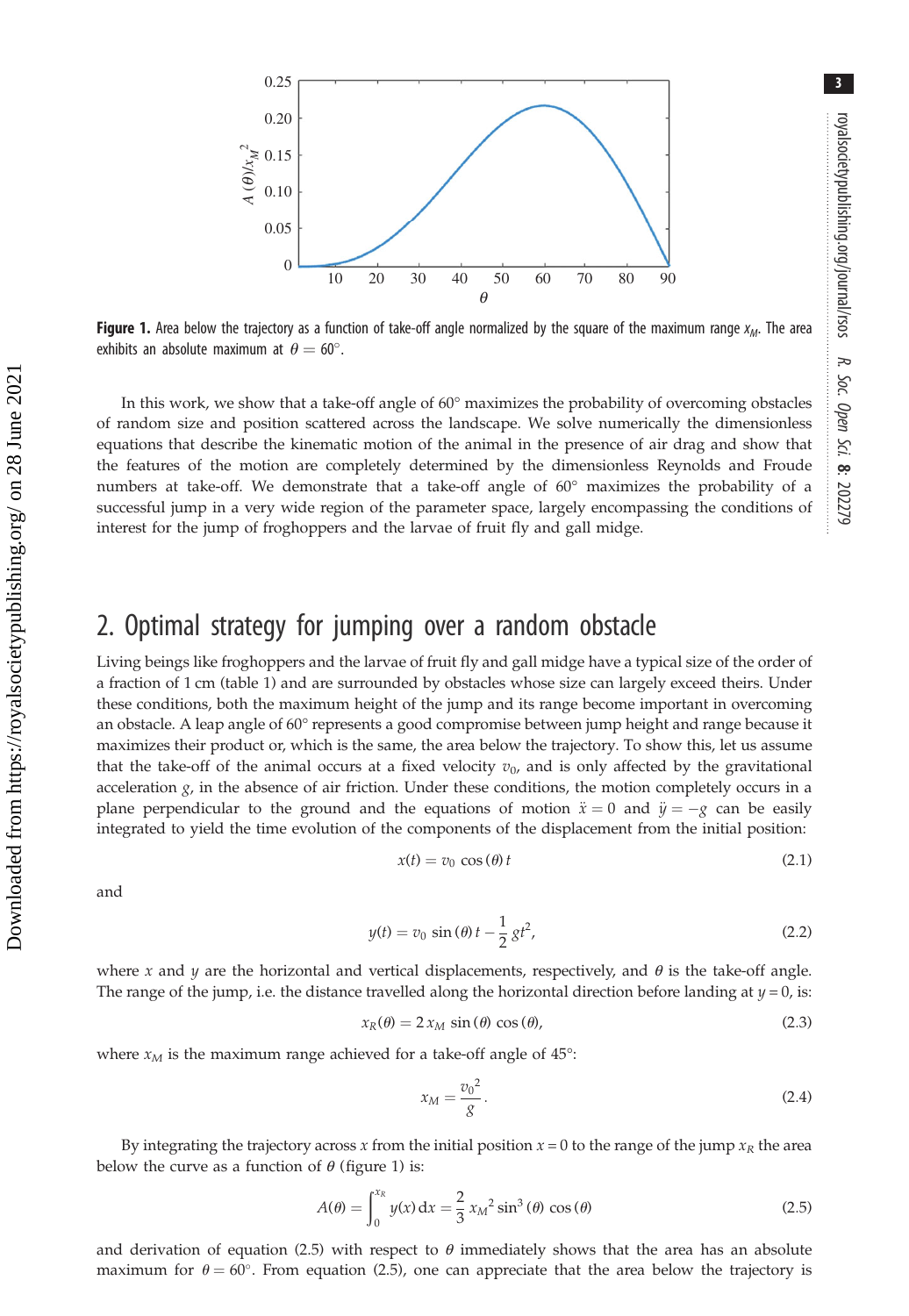

Figure 2. Success of a jump. Obstacles can be either represented by vertical fences (left column) or steps (right column). If the topleft edge of the obstacle is located above the trajectory the jump fails (top row), while when it is below the jump is successful (bottom row).



Figure 3. Probability of a successful jump. The solid light-blue region below the trajectory marks the regions of possible positions of the top edge of the obstacle in a successful jump, while the green rectangle all the possible positions.

proportional to the product between the range (equation (2.3)) and top height  $h(\theta) = x_M \sin^2(\theta)/2$  of the jump.

Although the maximization of the area below the trajectory optimizes both the range and the maximum height of the jump, one might argue that this combination of the two parameters is arbitrary and does not lead necessarily to optimal performances in a natural landscape. Conversely, we will demonstrate that in a landscape made of obstacles of random size and position, the probability of overcoming an obstacle with a jump is directly proportional to the area below the trajectory. Let us assume that (i) the landscape is populated by obstacles, which can be either vertical fences (figure 2, left column), or steps (figure 2, right column); (ii) a jump is considered not successful when the trajectory passes below the top left edge of an obstacle (figure 2, top row), and successful when it passes above it (figure 2, bottom row); (iii) the height of the obstacles is uniformly distributed in the range [0, H], where  $H > x<sub>M</sub>/2$ , and their position is uniformly distributed in the range [0, L], where  $L > x_{\text{M}}$ ; and (iv) the initial velocity  $v_0$  of the jump is fixed.

Owing to the uniform distribution of height and position of the obstacles, the probability  $P(\theta)$  of a successful jump can be calculated directly as the area of the region of possible positions of the top-left edge of the obstacle below the trajectory (figure 3, solid light-blue area below the trajectory), normalized by the area of the region of all the possible positions (figure 3, rectangle of base L and height H):

$$
P(\theta) = \frac{A(\theta)}{HL}.
$$
\n(2.6)

Equation (2.6) shows that the area  $A(\theta)$  below the trajectory represents a direct measure of the probability of a successful jump and, in combination with equation (2.5), that the maximum probability is achieved for a take-off angle of  $60^\circ$  [\(figure 1\)](#page-2-0).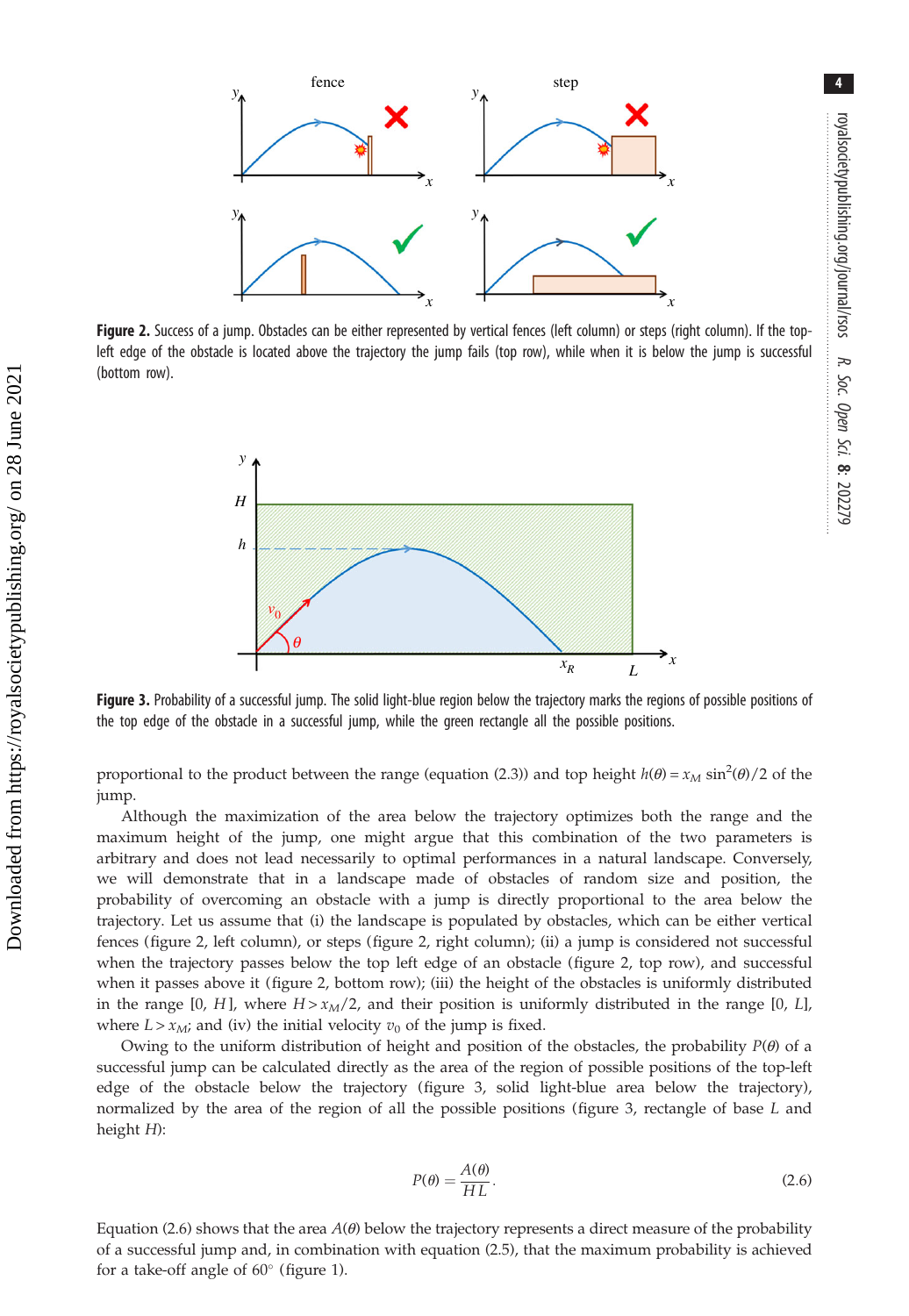5

# 3. Effect of air friction

The results derived in the previous section are obtained under the implicit hypothesis of negligible air friction. However, as discussed by Vogel [\[14](#page-7-0)], the bio-ballistics of small projectiles like the insects listed in [table 1](#page-1-0) is strongly affected by air drag, which becomes increasingly important as the size of the projectile is diminished. Under such circumstances, the presence of air drag can determine a significant decrease of both the range and height of the jump and in turn of the area below the trajectory. Indeed, equation (2.5) for the area below the trajectory has been obtained in the absence of air friction. We will show that, although air drag affects significantly the trajectories of the insects listed in [table 1](#page-1-0), the optimal take-off angle is affected only marginally by its presence. One firm result of the model reported above is represented by equation (2.6), which states that the probability of a successful jump is proportional to the area under the trajectory. This result is valid under generic conditions, both in the presence and in the absence of air drag. Therefore, to calculate the probability of a successful jump under realistic conditions one just needs to determine the area below the trajectories in the presence of air drag. The effect of inertia and viscous drag on the body are combined into the dimensionless Reynolds number:

$$
\text{Re} = \frac{\rho l v}{\eta},\tag{3.1}
$$

where  $\rho$  and  $\eta$  are, respectively, the density of air (1.2 kg m<sup>-3</sup> at 20°C) and its shear viscosity (1.8 × 10<sup>-5</sup> Pa s), and l is a typical effective diameter of the body [\(table 1](#page-1-0)). When Re < 1 the motion of the body occurs in the Stokes regime, and the drag force is proportional to  $v$ , while for  $Re$  > 1000 the flow occurs in the Newton regime, and the drag force becomes proportional to  $v^2$ . Following Vogel [[14\]](#page-7-0), we introduce a drag coefficient that takes into account the transition between these regimes:

$$
C_d(\text{Re}) = \frac{24}{\text{Re}} + \frac{6}{1 + \text{Re}^{1/2}} + 0.4.
$$
 (3.2)

The modulus of the drag force acting of the body can be calculated as

$$
D = \frac{1}{2} C_d \rho S v^2,
$$
\n(3.3)

where  $S = \pi (l/2)^2$  is the cross sectional area that the body offers to the air flow. Following Landau & Lifschitz [[15](#page-7-0)], gravitational effects can be accounted for by introducing the dimensionless Froude number:

$$
\text{Fr} = \frac{v^2}{lg'},\tag{3.4}
$$

where  $g' = g(\rho_p - \rho)/\rho$  is the reduced acceleration of gravity [[16\]](#page-7-0) and  $\rho_p$  is density of the insect.

The equations of motion can be written in terms of the dimensionless variables  $(\tilde{x}, \tilde{y}) = (x, y)/x_M$  and  $\tilde{t} = t/t_0$ , where  $t_0 = v_0/g$  is a characteristic time of flight:

$$
\ddot{\tilde{x}} = -\mu \dot{\tilde{x}} \tag{3.5}
$$

and

$$
\ddot{\tilde{y}} = -\mu \dot{\tilde{y}} - 1,\tag{3.6}
$$

where

$$
\mu = \frac{3}{4} C_d (\text{Re}_0 \,\tilde{v}) \, \text{Fr}_0 \,\tilde{v} \tag{3.7}
$$

is a dimensionless drag coefficient that only depends on the dimensionless velocity  $\tilde{v}$  and on the Reynolds and Froude numbers at take-off, defined by  $\text{Re}_0 = \rho l \ v_0 / \eta$  and  $\text{Fr}_0 = v_0^2 / \lg'$ , respectively. According to equations (3.2) and (3.7), for small Re<sub>0</sub>, the drag coefficient attains a constant value  $\mu_0 \sim$ 18  $Fr_0/Re_0$  and equations (3.5) and (3.6) can be solved analytically. For larger  $Re_0$ , the nonlinear dependence of  $\mu$  from  $\tilde{v}$  makes the equation hard to solve analytically, but solutions can be still found numerically. We integrated the equations numerically by using Euler's method detailed in [\[17](#page-7-0)] to obtain the area under the trajectory as a function of take-off angle for a set of parameters mirroring the three representative cases of leaping insects and larvae detailed in [table 1.](#page-1-0) The numerically calculated dimensionless areas  $A(\theta)$  are shown in [figure 4](#page-5-0), where dashed and dotted lines represent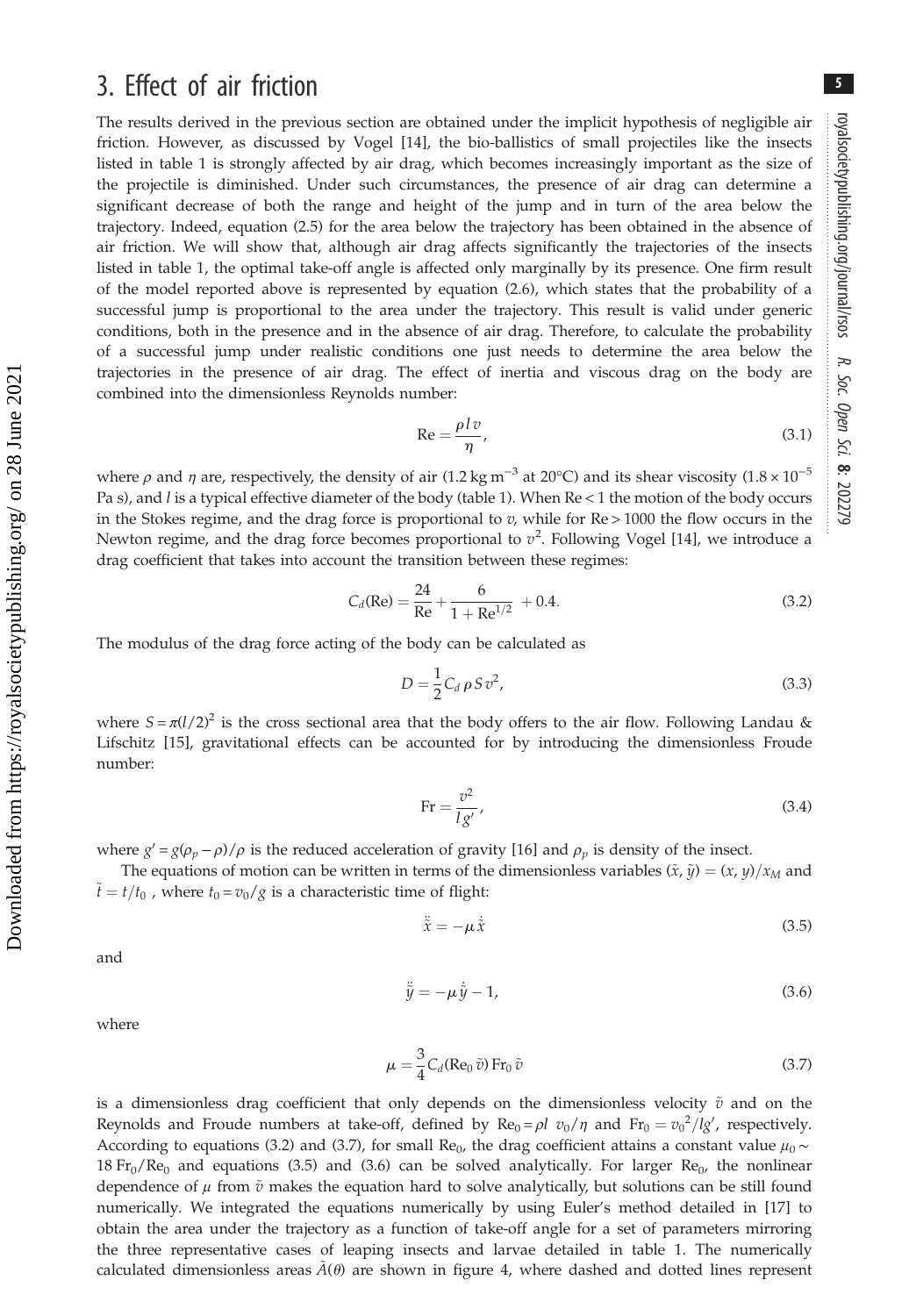<span id="page-5-0"></span>

Figure 4. Numerically calculated area below the trajectories in the presence of air drag normalized by the square of the maximum range  $x_M$ . Dashed line: gall midge; dotted line: fruit fly larva; dashed-dotted line: froghopper. The parameters used to process the trajectories mirror those reported in [table 1.](#page-1-0) The solid line represents the area in the absence of air drag, calculated from equation (2.5).



Figure 5. Optimal leap angle as a function of the Reynolds and Froude numbers at take-off. Black symbols: gall midge (downward triangle); fruit fly larva (circle); froghopper (square). The dotted line corresponds to  $Fr_0 = Re_0/18$ , which is equivalent to the condition  $\mu = 1$  in the low Reynolds number limit (see equations (3.2) and (3.7)).

results obtained in the presence of air drag, while the solid line those obtained without air drag. One can appreciate that, although air drag determines a decrease of  $A(\theta)$ , the maxima of the curves are located in a narrow range of angles  $59^{\circ} < \theta < 59.9^{\circ}$ , very close to the value  $\theta = 60^{\circ}$  predicted analytically in the absence of air drag.

To assess the robustness of these results, we systematically investigated the optimal leap angle, corresponding to the maximum of  $A(\theta)$ , over a wide range of the two control parameters Re<sub>0</sub> and Fr<sub>0</sub>. As shown in figure 5, the parameters of all the jumpers considered in this work fall well within a large domain of the parameter space where the optimal leap angle is almost indistinguishable from the drag-free ideal case  $\theta = 60^{\circ}$ . For small Reynolds numbers (Re  $\leq 10^2$ ), this domain is identified by the simple condition  $\mu \ll 1$ , which corresponds to  $Fr_0 \ll Re_0/18$  (dotted line in figure 5).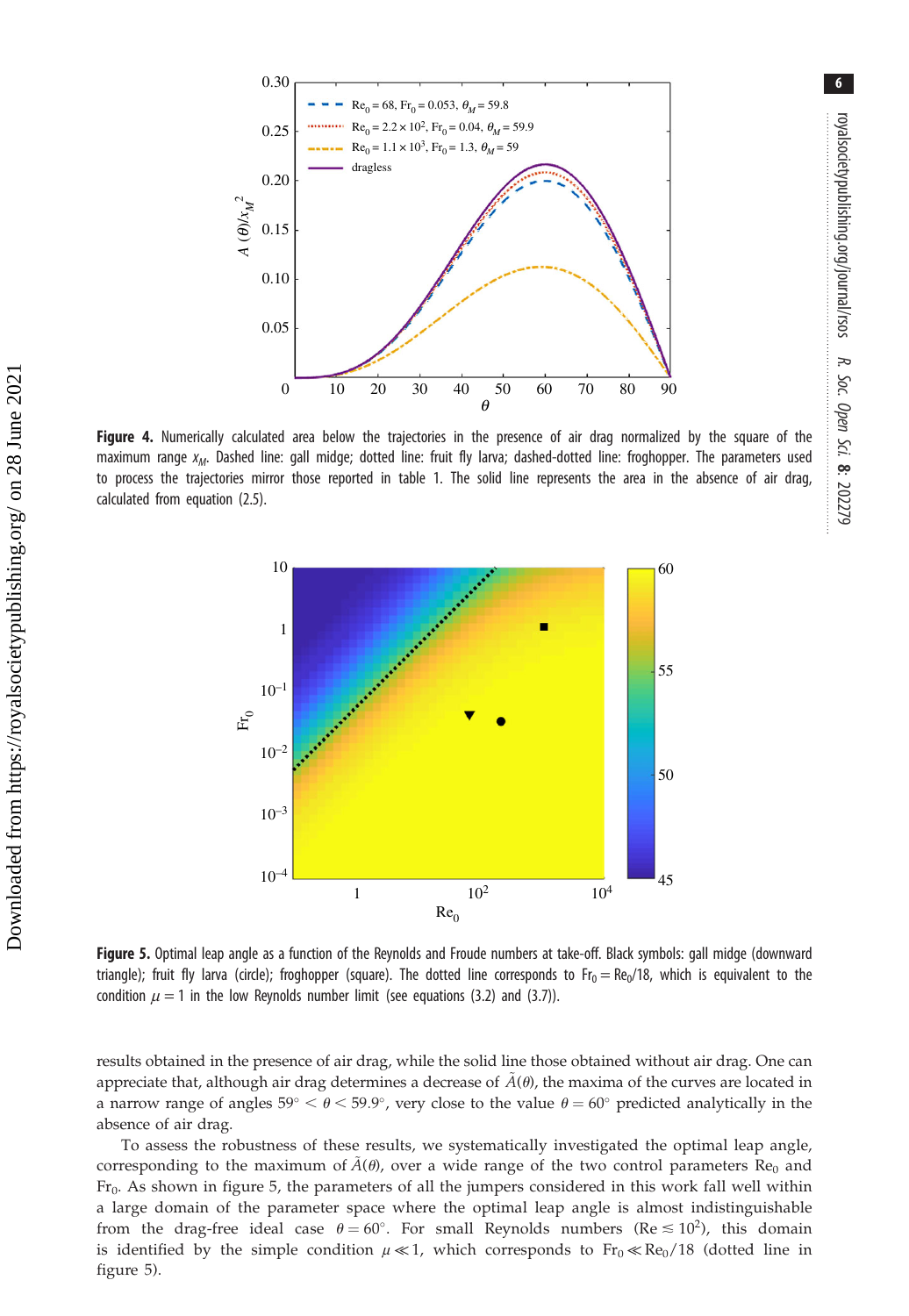7

## <span id="page-6-0"></span>4. Discussion

A jump angle of  $60^\circ$  is peculiar of the insect species that we have analysed, but does not represent a general feature of legged and legless jumping insects. In general, jumping insects either make directed jumps to pass obstacles, to hit prey and hosts, or jump regardless of obstacles to evade predators. A remarkable example is represented by hedgehog fleas (Archaeopsyllus erinacei), which adopt a take-off angle in the range  $28^{\circ} < \theta < 52^{\circ}$ , with a mean angle of  $39^{\circ} \pm 6^{\circ}$  [[18\]](#page-7-0). By putting the parameters for the jump of hedgehog fleas in our model one finds that the optimal jump angle is still very close to  $60^\circ$ . This apparent contradiction can be solved by taking into account that our model determines the best take-off angle needed to trespass random obstacles, but some animal species do not jump to achieve this task. Indeed, in the case of hedgehog fleas an important role of the jumping behaviour is to land on a moving host [\[19](#page-7-0)]. To achieve this task a flea aims at maximizing the probability of hitting a target, and a forward jump with a take-off angle of about  $40^{\circ}$  represents a better choice than a jump directed more vertically.

We have demonstrated that the fact that a take-off angle close to  $\theta = 60^{\circ}$  maximizes the probability of success of a jump in the presence of uniformly distributed random obstacles represents a robust result that does not depend on the details of the model adopted. This remarkable result can be profitably used to optimize the features of autonomous robots used for the exploration of environments populated by unknown obstacles, such as other planets [\[20](#page-7-0)], or Earth regions than can be dangerous for human beings, like nuclear disaster sites or earthquake scenarios [\[21,22\]](#page-7-0). A well-known approach is to use rover robots that usually have large size and mass, move by using wheels or tracks, and navigate thanks to a high degree of technology and a closed-loop control of their movements. Although these characteristics allow a fine control of the navigation, they accomplish a limited capability of mapping extended territories. A different approach is the use of colonies of small and agile robots, typically tens [\[23](#page-7-0)], with simple design and functions and open-loop control, which can map extended territories. As the size of robots decreases, they likely have to overcome obstacles whose size is comparable or even larger than their own one [[24,25](#page-7-0)]. A bio-mimetic approach suggests that jumping has a great potentiality of success [\[26](#page-7-0)–[28\]](#page-7-0) in rough terrains. In fact, in recent years a large amount of research has focused on the refinement of miniaturized robots inspired by jumping organisms, like, for example, froghoppers [[29\]](#page-7-0), locusts [[30\]](#page-7-0), insects [[27,31,32](#page-7-0)] or even soft worms [\[33](#page-7-0),[34\]](#page-7-0). The final choices made in the design of a jumping robot result from a complex balance among constraints connected to take-off, air flight and landing. Flight issues have often to do with posture adjustment, landing with stability and take-off with the mechanisms of energy storing and fast conversion in kinetic energy for jumping [[29,30,33](#page-7-0)]. To our knowledge, the probability of success in overcoming an obstacle of random size and position has not been considered yet during the design process, and the take-off angle is often chosen a priori [\[33](#page-7-0),[35\]](#page-7-0).

The results reported in this work could inspire a different approach in the design of miniaturized robots, which could be particularly effective for the challenging case of groups of small robots that collectively explore a rough terrain. Under these conditions, the implementation of a robot hardwired to jump at an angle of  $60^{\circ}$  would allow attaining optimal performances in the exploration of unknown rough regions, sided by an extremely simple conceptual design.

Data accessibility. The Matlab code used for the numerical integration of the equations of motion in the presence of air drag is provided as the electronic supplementary material.

Authors' contributions. F.G. designed the study, developed the model, performed numerical analysis and helped draft the manuscript; S.S. conceived the study, contributed to the development of the model and critically revised the manuscript; M.C. participated in the design of the study and helped draft the manuscript; A.V. conceived the study, designed the study, coordinated the study, contributed to the development of the model, performed numerical analysis and drafted the manuscript. All authors gave final approval for publication and agree to be held accountable for the work performed therein.

Competing interests. We declare we have no competing interests.

Funding. We received no funding for this study.

Acknowledgements. We thank Marcello Re for valuable comments and suggestions.

## References

Downloaded from https://royalsocietypublishing.org/ on 28 June 2021

Downloaded from https://royalsocietypublishing.org/ on 28 June 202

- 1. Biewener AA, Patek SN. 2018 Animal locomotion. Oxford, UK: Oxford University Press.
- 2. Irschick DJ, Higham TE. 2016 Animal athletes: an ecological and evolutionary approach. Oxford, UK: Oxford University Press.
- 3. Toro E, Herrel A, Irschick D. 2004 The evolution of jumping performance in Caribbean Anolis lizards: solutions to biomechanical